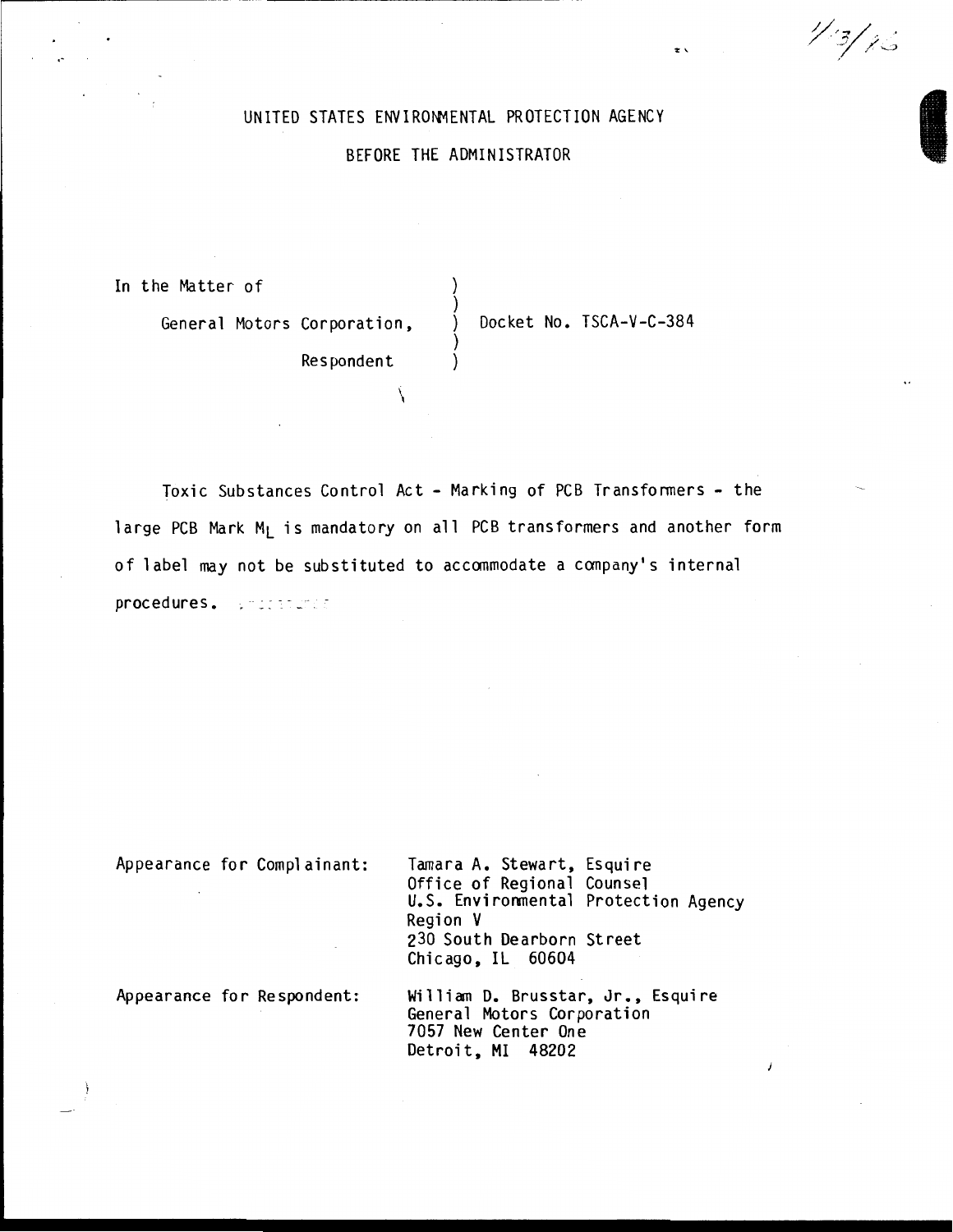## INITIAL DECISION

This is a proceeding under the Toxic Substances Control Act ("TSCA"), Section 16(a), 15 U.S.C. 2615(a), for the assessment of civil penalties for alleged violations of a rule issued under Section 6(a) of the Act, 15 U.S.C. 2605(a), regulating the manufacturing, processing, distribution, use, disposal, storage and marking of polychlorinated byphenyls ("PCBs"), 40 C.F.R. Part 76l.l/ The complaint, issued by EPA Region V, alleged that Respondent General Motors Corporation, Central Foundry, Danville Plant, had failed to mark two PCB transformers as required by the PCB requlations, 40 C.F.R. 761.40 $(c)(1)$ . A penalty of \$7500 was requested. Respondent answered denying the violations and requesting a hearing.

The parties submitted a joint stipulation of facts and moved to  $\sin$  moved and dispense with the hearing and to decide the matter on the stipulated as still for facts and record. This motion was granted by my order of December 2, 1985. Both parties have filed proposed findings of fact, conclusions of law and proposed order with supporting briefs. *1}* On consideration of the entire record and the submissions of the parties, and for the reasons

l/ TSCA, Section 16(a) provides in pertinent part as follows: "(1) Any person who violates a provision of Section 15 shall be liable to the United States for a civil penalty in an amount not to exceed \$25,000 for each such violation. Each day such violation continues shall, for the purposes of this subsection, constitute a separate violation of Section 15."

TSCA, Section 15, makes it unlawful among other acts, for any person to "(1) fail or refuse to comply with  $\cdot \cdot \cdot$  (c) any rule promulgated  $\cdot \cdot \cdot$ under Section . . . 6.<sup>8</sup>

2/ The following exhibits submitted with the prehearing exchange, being referred to in the stipulations of fact or briefs of the parties, are admitted into evidence: Complainant's Exhibit 1; Respondent's Exhibits 1-4. Complainant's Exhibit 2 in its prehearing exchange is a laboratory report,

(next page).

 $\mathcal{L}^{\mathcal{L}}$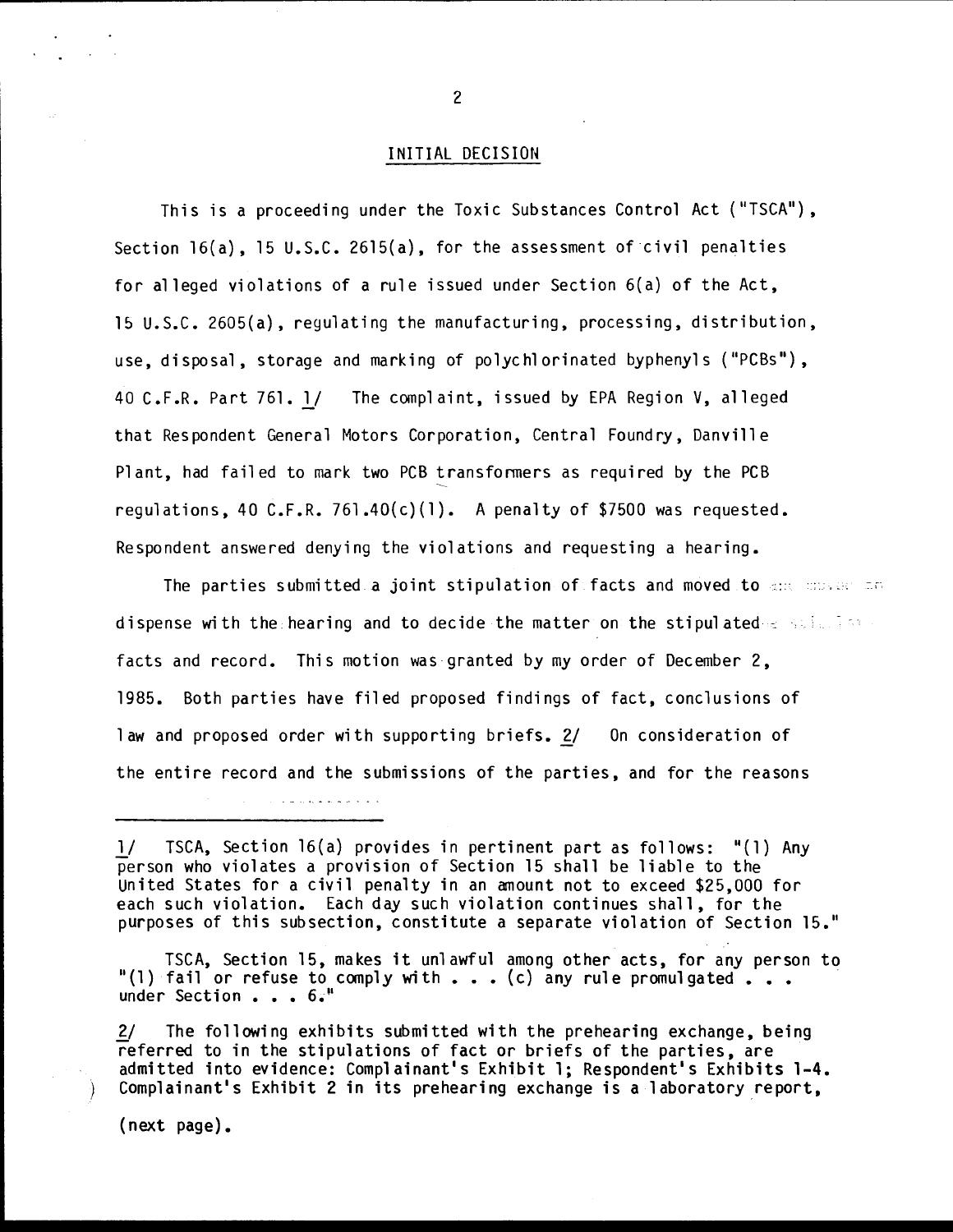hereafter given, a penalty of \$2,000 assessed.

## Findings of Fact

1. Respondent General Motors Corporation, a Delaware Corporation, had on June 6, 1984, a place of business at 1-74 and G Street, Danville, Illinois 61832, called General Hotors Central Foundry Division, Danville Plant (Respondent's proposed finding, No.1).

2. On that date the plant manufactured grey iron castings and had as part of its equipment three PCB transfonners and 364 1 arge, 1 ow-voltage PCB capacitors in service (Respondent's proposed finding, No.2). 3. On June 6, 1984, two anpl oyees of EPA Region V inspected the plant for compliance with TSCA PCB regulatons (Respondent's proposed finding,  $No. 3$ .  $\frac{22}{22}$  ,  $\frac{1}{2}$  ,  $\frac{1}{2}$ 

4. During the inspection, the EPA inspectors observed two PCB transformers, we have Serial Nos. 20381-A2 and 20381-Al, containing in total about 1,768 gallons of PCB fluid, which were not marked with the M<sub>I</sub> PCB label described in 40 C.F.R. 761.45(a). A third PCB transformer, Serial No. 93645-Al, was properly marked with the M<sub>1</sub> PCB label. Complainant's Exh. 1, p. 3.

(Footnote No. 2 cont'd.)

Ì

والمتحر مراساته وتعريب ومنهوره الرابان المارور

and in view of the stipulations of fact, appears to be unnecessary. Complainant's Exhibit 3, the TSCA Civil Penalty Guidelines and PCB Penalty Policy, is published in the Federal Register, 45 Fed. Reg. 59770, and is a document of which I may take official notice so that it is not necessary to admit it into evidence.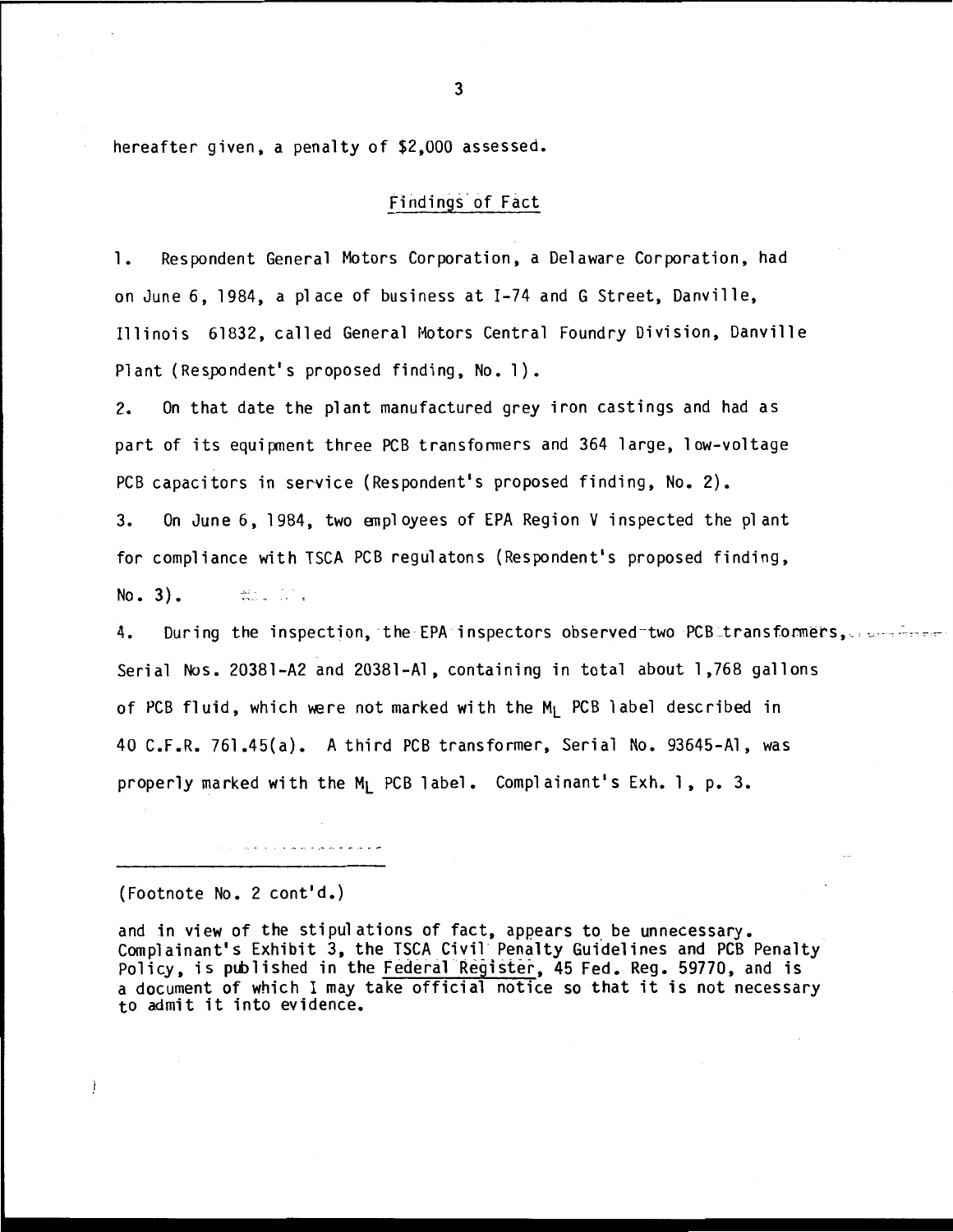## CAUTION **Contains** PCBS (Polychlorinated Biphenyls)

A toxic environmental contaminant requiring special handling and disposal in accordance with u.s. Environmental Protection Agency Regulations 40 CFR 761--For Disposal Information Contact<br>the nearest U.S. E.P.A. Office

In case of accident or spill, call toll free the U.S. Coast Guard National Response Center: 800:424-8802

Also Contact Te 1. No.

I I **San Stern Stern** 

The words "Caution" and "PCBs" are in larger letters than the rest of the text. The mark is bordered by striping and the letters and striping must for the set all be on a white or yellow background. The mark must be at least 6 incheses and the later square and sufficiently durable to equal or exceed the life (including storage for disposal) of the PCB Article or Equipment.  $3/$ 

6. Respondent's two transformers had metal signs attached to them which read as fo 11 ows:

3/ If the PCB Article or Equipment is too small to accommodate a mark 6 inches square, the mark may be reduced proportionately in size down to a minimum of 2 inches square. The transformers here were large enough to accommodate a 6 inch label.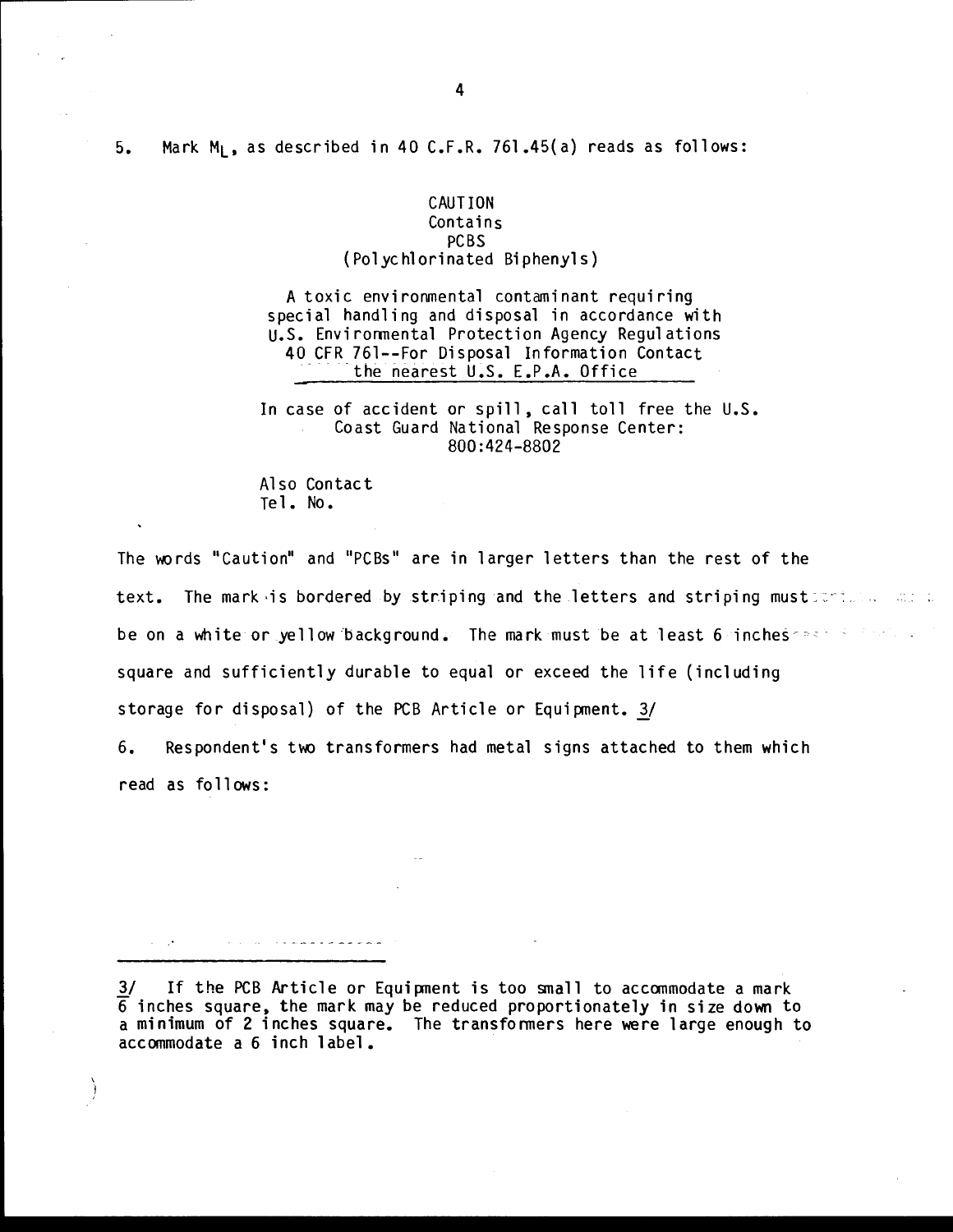#### CAUTION

The fluid in this tank contains Polychlorinated By phenyl s And Must Be Disposed Of By Special Methods. Contact Material Control For Shipping Instructions To An Approved Disposal Company. Do Not Allow Any Of This Fluid To Get Into Our Landfill Or sewers. Report Spills To Plant Engineering.

The signs were 36 by 18 inches in size, and had black letters on a yellow background, except that the word CAUTION was yellow on black. Stipulation of Facts and Respondent's Exhs. 1 and 2.

7. At the time of the inspection, Respondent had in effect a spill preventi on control and ·countenneasure plan. ,t-Thi s plan provi ded~that upon - · discovery and initial action regarding a pollutant spill, information about the spill such as its location, the type of material spilled, estimated quantity spilled, and measures taken to confine the spill and prevent further spillage, must be given to "Plant Protection", who would then notify certain persons in the plant. In the event of an accidental discharge or spill to the Vermillion River or to any possible tributary on or near the property (west storm sewer outfall, settling basin), the appropriate State and Federal agencies were to be notified. Sole authority for this notification was with the Manager of Plant Engineering and Maintenance or in his absence the Superintendent of Plant Engineering or the Superintendent of Maintenance. Stipulation of facts No.3; Respondent's Ex h. 4, pp. 9, 12.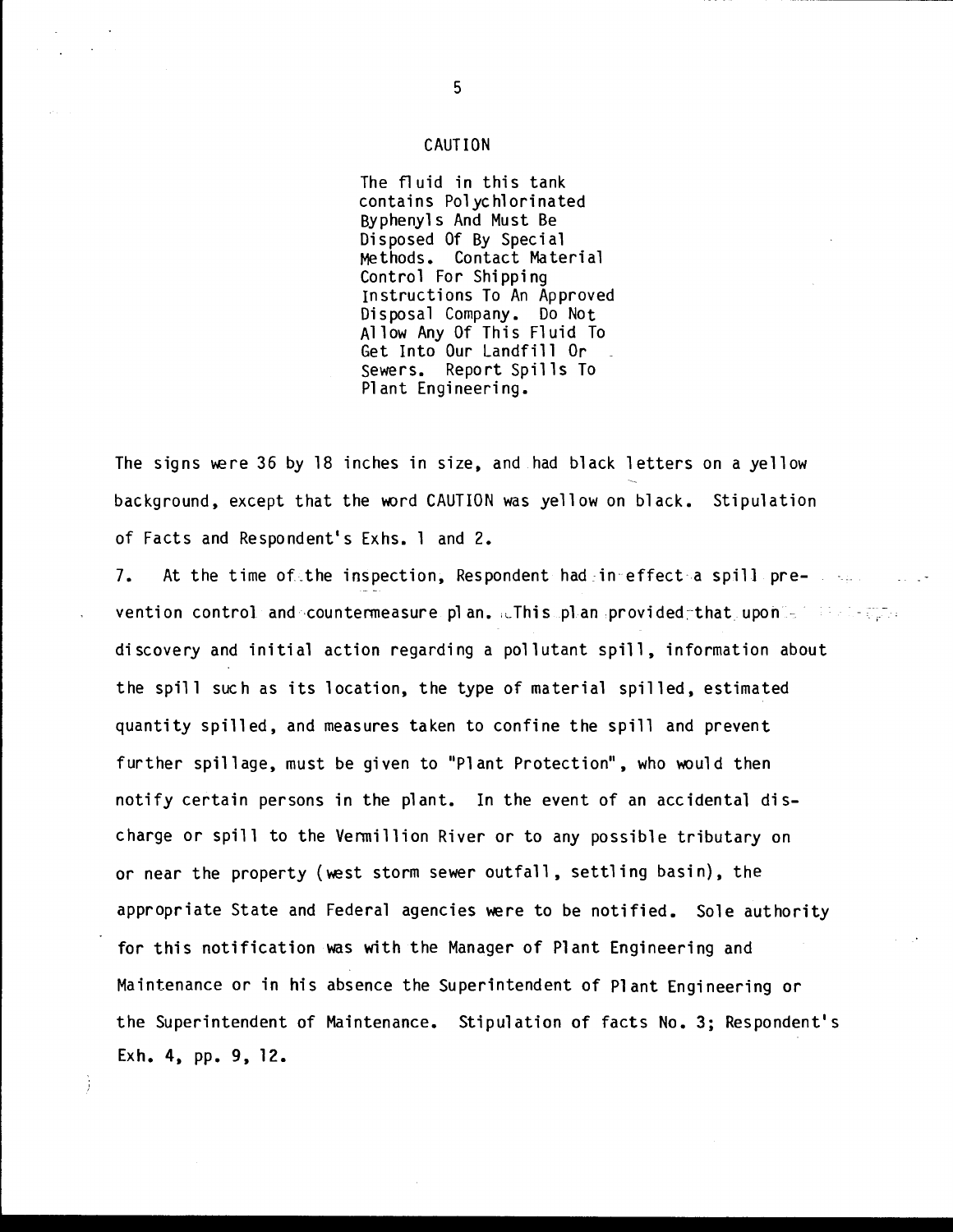# Discussion, Conclusions and Penalty

Respondent argues that the use of its own label was justified by its internal procedures for having designated departments contact the EPA on disposal problems and the Coast Guard on accidents or spills rather than the viewer of the sign. 4/ While such procedure may serve the company's purposes, it is not at all clear that it is the equivalent of the instructions on the M<sub>1</sub> Mark insofar as giving prompt notification to the Coast Guard or the EPA. For example, having the observer of the accident or spill contact the proper department who would then call the Coast Guard could delay the notification to that Agency. Moreover, the Mark.Mt label gives a specific telephone number for the Coast Guard and was designed to also provide a specific telephone number for the person to contact in the company. The notification on Respondent's label is inferior in this respect. While it gives the name of the designated department, it gives neither the department's plant location nor a telephone number, presumably on the assumption that whoever views the acident or spill will be cognizant of this information. The possibility that this may not always be the case in a plant of Respondent's size is indicated by the fact that in its procedures for internal notification of a

4/ Respondent's Brief at 2, 7, 9.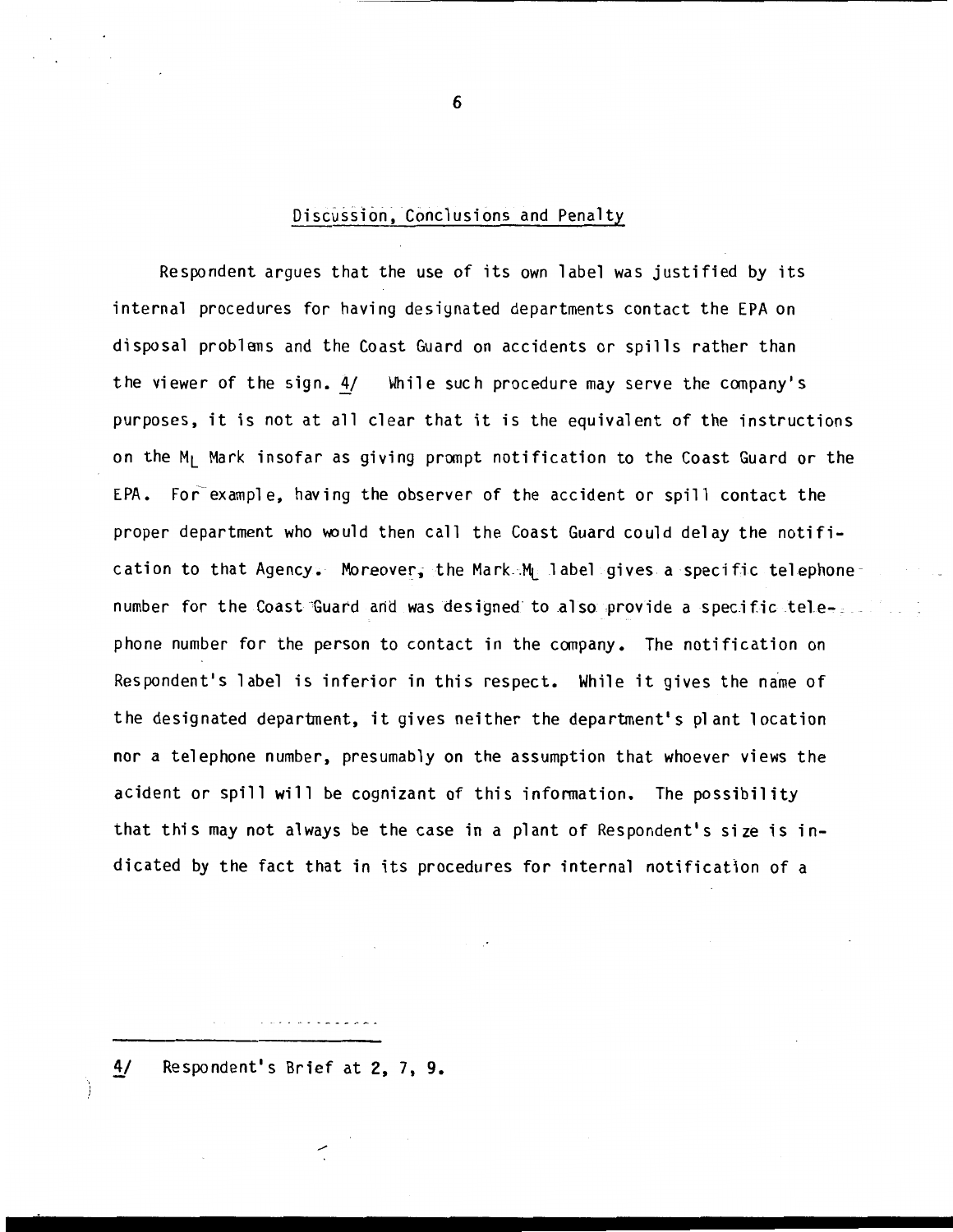spill, Respondent gives both the company telephone extension and the home phone of the persons who are to be notified. 5/

Complainant argues that the use of the word "shall" in 40  $C.F.R.$ 761.45 in prescribing the marking format shows that the drafters of the regulation intended the use of the  $M_1$  Mark to be mandatory.  $6/$  Respondent counters that the history of the rule shows that it was the information imparted by the label that was important and not the format. Referring to the statement from the preamble of the proposed rule that the 1 abel was designated to contain enough information to alert someone to the presence of PCBs, provide a reference concerning disposal of PCBs and provide a reporting point in the event of an accident or spill, 42 Fed. Reg. 26569 (May 24, 1977), Respondent says, that since its label accomplished these objectives and meets the size, durability and color specifications, the environment of label is an acceptable marking under the regulations for its PCB transformers. 7/

5/ See Respondent's Exhibit 4, at 9-10. Respondent contends that time would be saved by its procedure because Plant Engineering, the Department to be notified in the event of a spill or accident, was in a position to make the most knowledgeable notification, and that this would eliminate the step of having the Coast Guard call Plant Engineering to obtain the information when someone else called the Coast Guard first. Brief at 8-9. There could, however, still be a delay in notifying the Coast Guard, who may be interested in being notified as soon as possible. In any event, Respondent seems to have overlooked that the M<sub>L</sub> Mark provides for designating the phone number of someone in the company to contact. The company contact on being notifiea can call the Coast Guard. Presumably, this would obviate the need of having the Coast Guard first call plant management to find out whom to contact when it is called by someone other than the designated contact, which Respondent argues is a step that would have been taken under the Mark  $M$  format of notification.

6 / Complainant's proposed findings of fact, conclusions of law and brief at 14.

*71* Respondent's brief at 5-9.

.<br>د افراد که افراد به رسانهای مردم به ایران ایران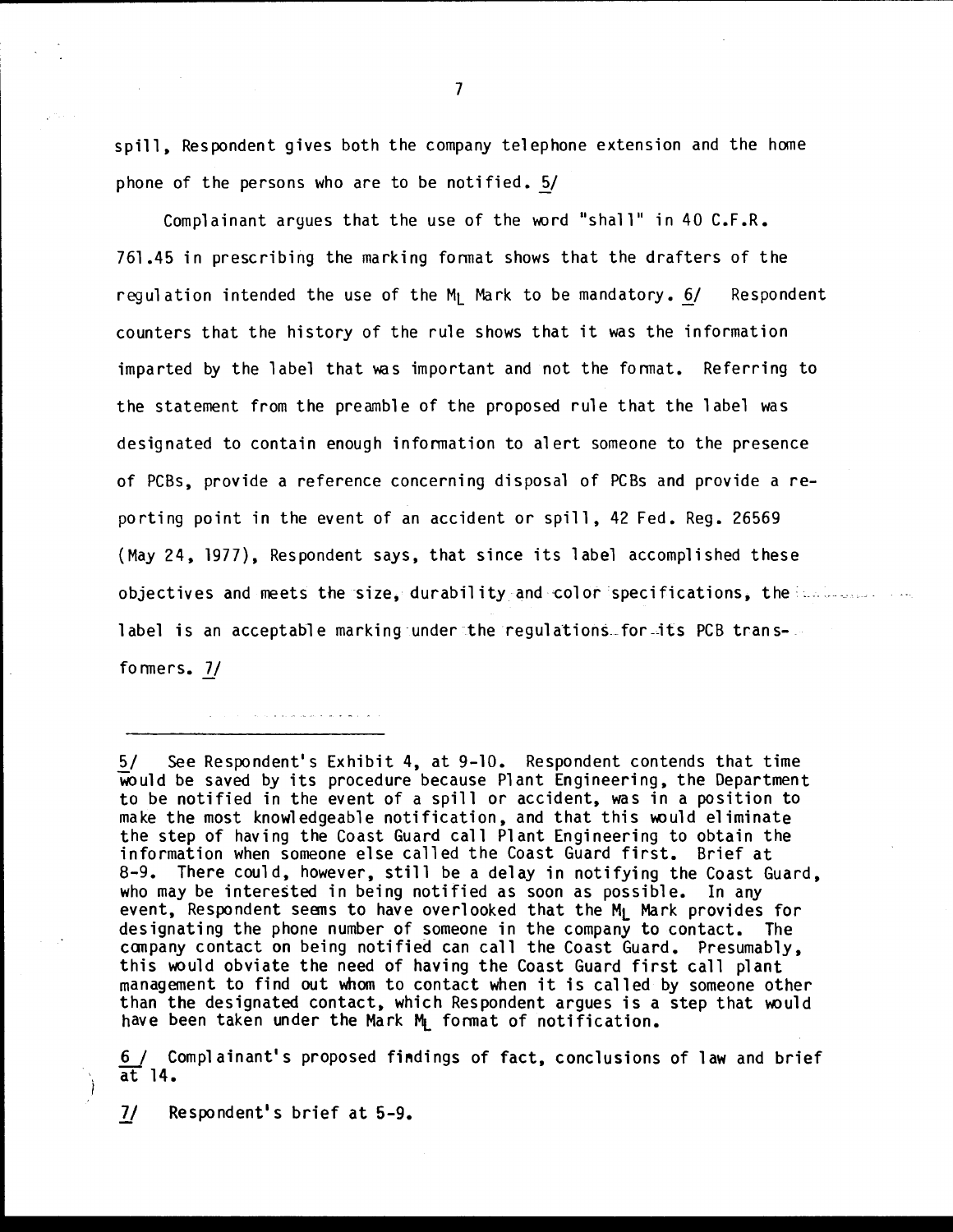The final rule contained a change in the marking requirement which should have warned Respondent that its interpretation was suspect. The format of the  $M_1$  Mark in the proposed rule provided only for notifying the Coast Guard in case of an accident or spill. 8/ The final rule provided also for contacting some other person. In explaining the change, the Agency stated:

> Numerous utilities and other industries suggested that their own telephone numbers be placed on the marking label as the contact in case of a spill. EPA believes such an addition to the label would improve responses to spills, and hence that suggestion has been accepted. 9/

What is significant is that the change did not permit the company telephone number -: to be a substitute for the Coast Guard number but- added-- it as an additional contact; with the instructions to call the Coast  $\mathbb{R}^{n+1}$ Guard still being retained. When one turns to the support document for the final marking and disposal regulations, the intention of the EPA to have one uniform M<sub>1</sub> Mark is made even clearer. There it is stated in pertinent part as follows:

Section 761.44 Marking Formats

\* \* \*

Numberous utilities and other industries, however, urged that their own telephone number be placed on the marking label as the person to contact in case of a spill. This would be either in addition to or in place of the Coast Guard emergency

8/ 42 Fed. Reg. 26576 (May 24, 1977).

9/ 43 Fed. Reg. 7153 (February 17, 1978).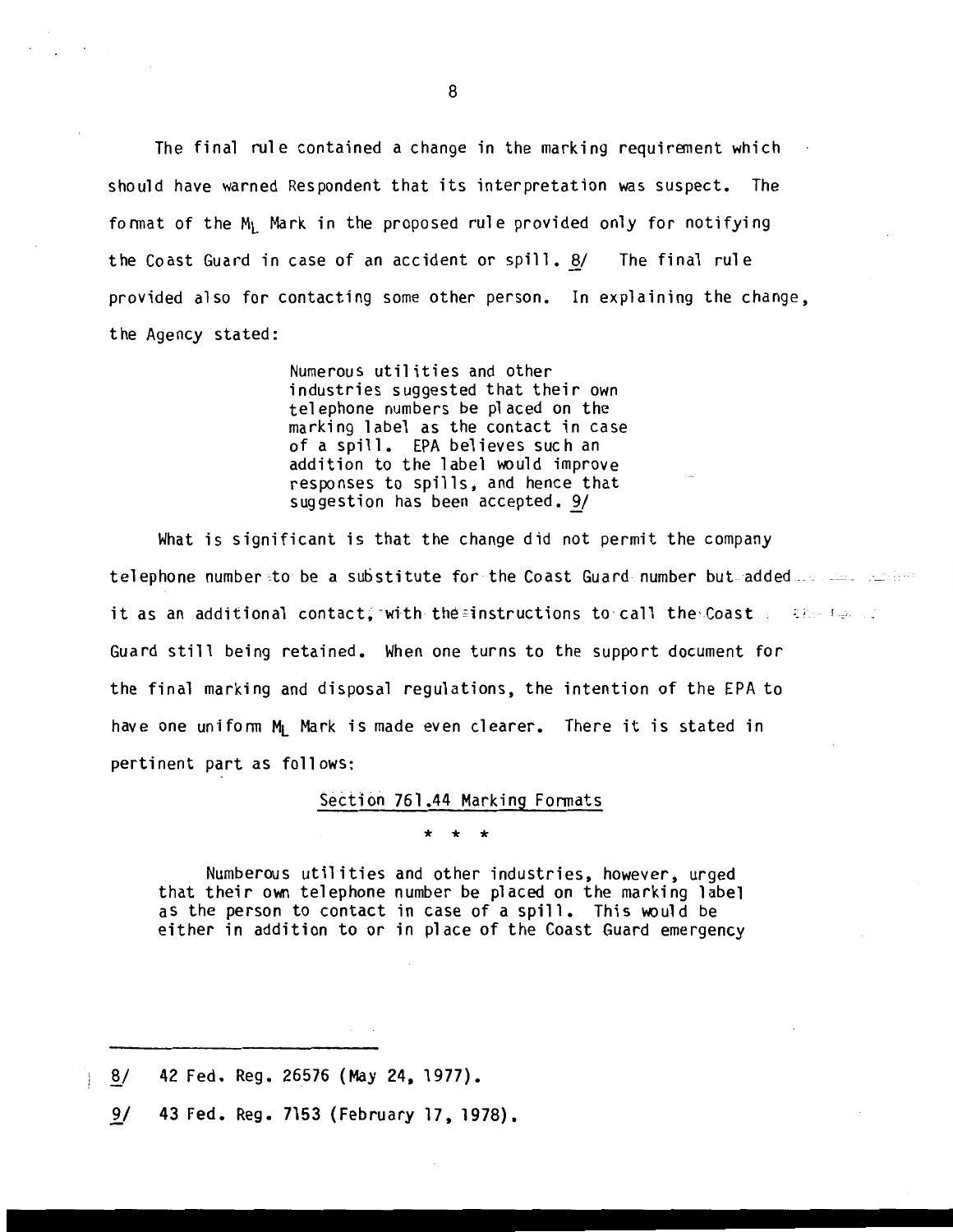number required by the present regulations. Some comments suggested further that alternative labels be accepted in place of the uniform national marking requirements  $\cdots$ 

The suggestion for placing the utility's telephone number on the label has been accepted, and the standard label fonnat has been reworked to include a space for that number. However, the idea of accepting other label formats has been rejected. A single national label for PCB articles has regulatory advantages since it will alert whoever sees the article to the presence of PCBs in it more efficiently than company-bycanpany 1 abel ing will. *lQ!* 

It is clear from the legislative history that the use of the  $M_1$ Mark is mandatory, and that companies may not, as Respondent contends, substitute their own fonnats to accommodate their own procedures.

Finally, it must be noted that Respondent's own Spill Prevention Control & Countermeasure Plan requires that all PCB material and equipment- $\cdots$  -----be marked with the M<sub>L</sub> label. $-11/$  " Indeed, Respondent offers no explanation  $\Box$ as to why it considered it necessary to leave the M<sub>I</sub> Mark off of two of the transformers but not off the third transformer. Thus, Respondent's argument that the substition of its own label for the  $M_1$  Mark was necessitated by Respondent's procedures is unpersuasive. What is really indicated is that the  $M_1$  Marks were missing from the two transformers because Respondent had neglected to make sure that they were on there.

10/ PCB Marking and Disposal Regulations, Final Action - Support Document at 36. This document is referred to in the preamble to the final disposal and marking rule, 43 Fed. Reg. 7150 (February 17, 1978). It is, accordingly, a document of which I may take official notice.

*11J* Respondent's Exhibit 4, Appendix H, p. 6.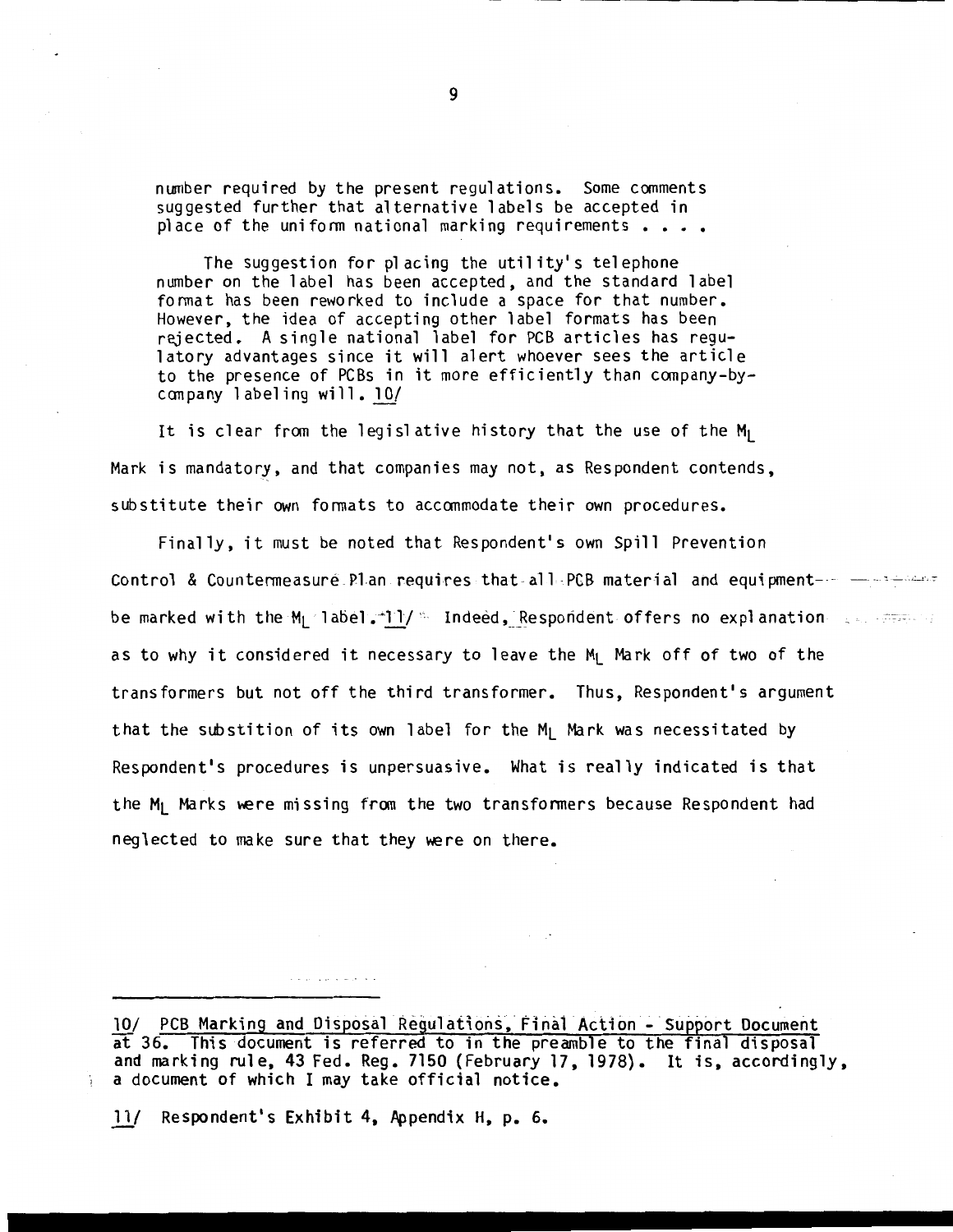It is concluded, therefore, that Respondent has violated TSCA, Section 15, 15 u.s.c. Section 2614, and 40 C.F.R. 761 .40(c)(l) by failing to mark properly two PCB transfonners.

#### The Penalty

Complainant has classified the penalty as a level 5 major violation in the penalty matrix for the PCB Penalty Policy, which calls for a penalty of \$5,000. 12/ Complainant would adjust this initially determined penalty upwardly by 50 percent because of what it contends are numerous other prior violations of TSCA, two of them assertedly being marking violations. *l1f*  The total penalty proposed is \$7,500.

The violation, however, is the kind which would seem to faH more  $+$   $+$   $+$  ,  $+$   $+$   $+$ appropriately among the minor-violations -in -level · six.- The transformers are located on company property and in a location which is likely to be accessible only to employees, except possibly in cases of emergency such as a fire or when some plant work in the area has to be done by an outside person. 14/ Respondent's label does more than simply notify someone unfamiliar with the situation that PCBs are present and enable them to identify the PCB items, which notification is sufficient to place a

## 12/ 45 Fed. Reg. 59777 (Sept. 10, 1980).

الاستقبال المنابذ

13/ Upward adjustments of 50% are specified for two or more previous violations of TSCA and of 100% if there have been two or more prior violations which are the same or closely related to the violation currently under consideration. 45 Fed. Reg. 59774 •

14/ Stipulation of Facts; Respondent's Exhibit 3.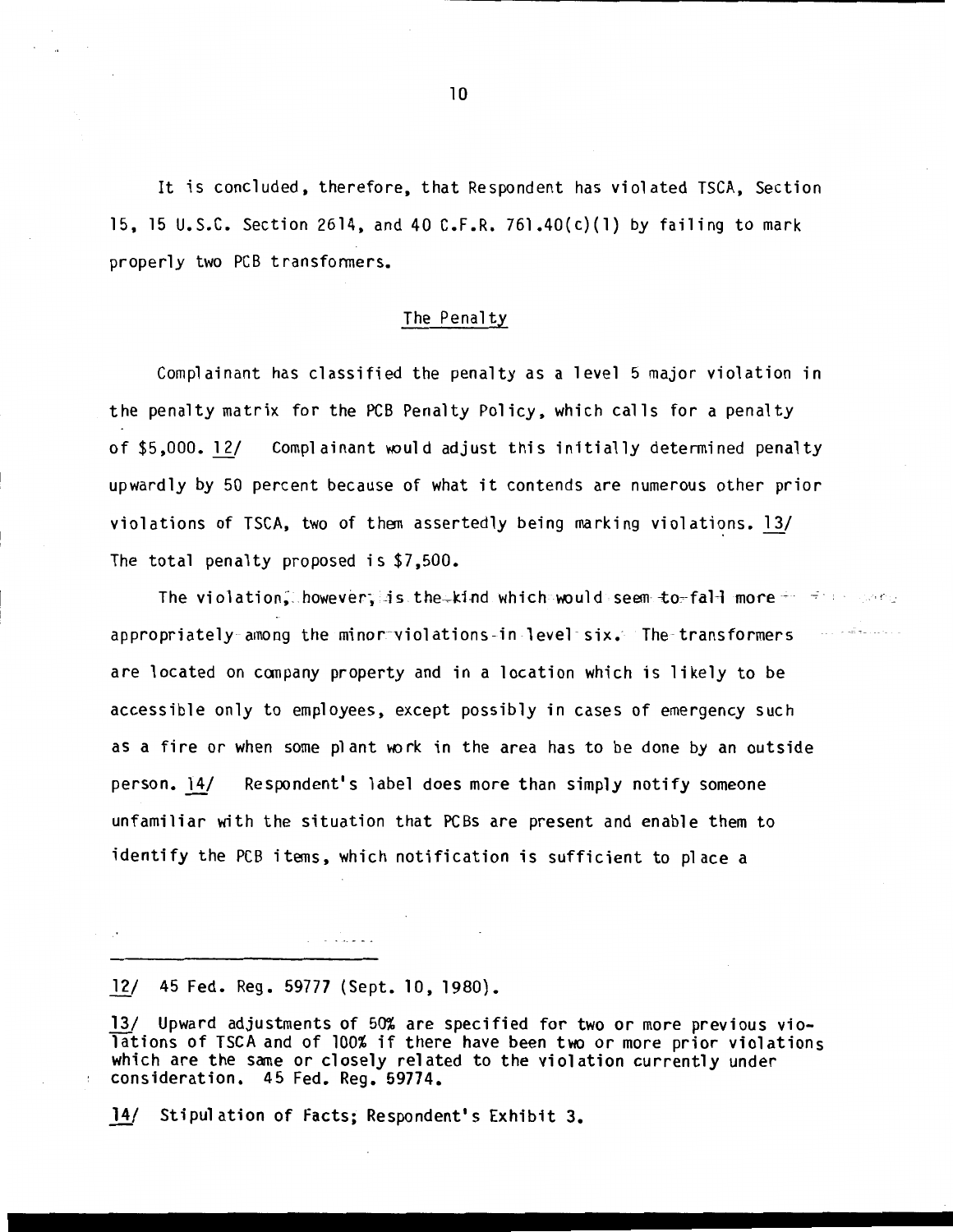violation in level five. Here the label identified the appropriate plant personnel to be notified, and also contains some precautionary handling instructions. The nature of the violation is not so much a concern with the adequacy of the notification, although as previously noted it is deficient in some minor respects, as in the EPA's concern that there be one national, unifonn label.

The Complainant also contends that the initially determined penalty should be increased by 50% because of prior TSCA violations by Respondent. As Respondent points out, the stipulation of facts refers only to the issuance of six prior TSCA complaints against Respondent. It is silent on whether the complaints went to a hearing resulting in a formal determi-  $\overline{\phantom{a}}$ nation of liability, the nature of the orders issued, and whether the concern and settlement anounts were allocated to any particular allegation of the  $\sim$ complaint. In short, it is impossible to tell from the record whether the prior violations were such that an upward adjustment should be made in order to deter future violations of the kind involved here. 15/

Accordingly, I find that the appropriate penalty to be assessed is \$2,000.

15/ See 45 Fed. Reg. 59773.